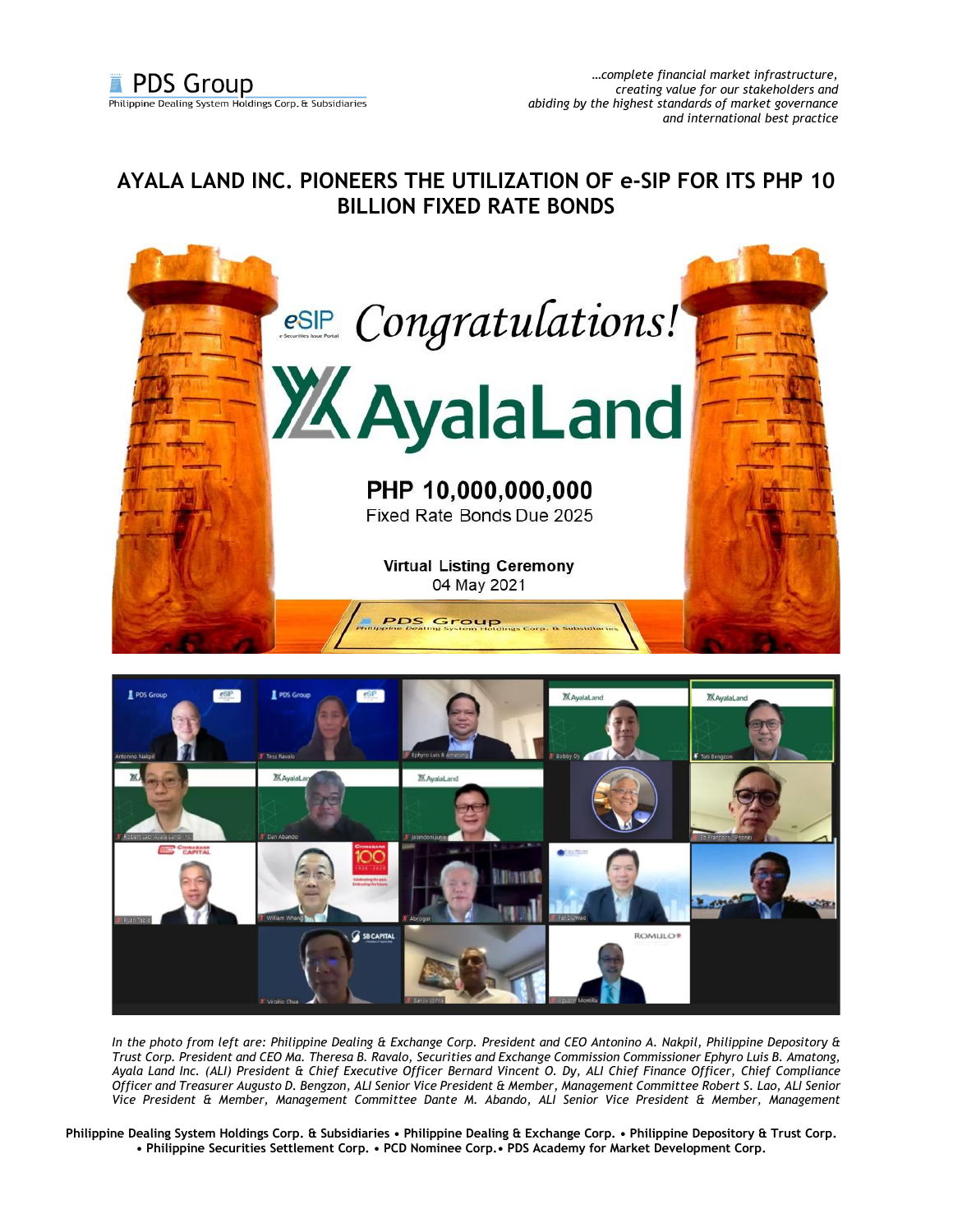

*Committee Jose Emmanuel H. Jalandoni, ALI Group Head, Human Resources & Public Affairs Eliezer C. Tanlapco, BDO Capital & Investment Corporation President Eduardo V. Francisco, China Bank Capital Corporation President Ryan Martin L. Tapia, China Banking Corporation President William C. Whang, East West Banking Corporation Head - Investment Banking Gerald K. Abrogar, First Metro Investment Corporation President Jose Patricio Dumlao, PNB Capital and Investment Corporation President and CEO Gerry B. Valenciano, SB Capital Investment Corporation President Virgilio Chua, Security Bank Corporation President Sanjiv Vohra and Romulo Mabanta Buenaventura Sayoc & de los Angeles Law Firm Senior Partner Agustin Montilla IV*

**04 May 2021, Makati, Philippines** — Ayala Land Inc. (ALI) pioneers the utilization of the e-Securities Issue Portal (e-SIP) as they returned to the local debt market today where they have listed their PHP 10 Billion Fixed Rate Bonds Due 2025, the 6<sup>th</sup> tranche of its self-registered PHP 50 Billion securities program.

Pioneering is not new for ALI as not too long ago, they also pioneered the virtual listing ceremonies on PDEx, and are notably the pioneer issuers in the Public Listed Board and the Qualified Enrolled Board.

The ceremony began with PDEx president and CEO Antonino A. Nakpil delivering his welcome remarks. "For this first run of e-SIP, we are delighted to hear that the number of bondholders registered for the issue has reached 4,138, and that is a very respectable start. But this is only version 1.0 for this system, a platform that is configured for continual enhancement of features to further streamline and facilitate issuance and distribution activities of stakeholders.", said Mr. Nakpil.

The Department of Finance Secretary, Hon. Carlos Dominguez III also graced the event and delivered a special message. "I commend the PDS for implementing this historic project. This digitalization initiative is an excellent response to my challenge to the PDS Group to foster greater financial inclusion and help deepen our capital markets by making its systems more efficient and accessible to both issuers and retail investors.", mentioned Hon. Dominguez.

"By moving towards digitalization, we are taking away the pain point that discourages companies and retail investors from participating in capital markets. We are making processes more cost-efficient for everyone.", added Hon. Dominguez.

Another special message was delivered by the Chairman of the Securities and Exchange Commission, Hon. Emilio B. Aquino. Chairman Aquino mentioned: "With this new system of the PDS, transactions and submissions will be made easier and health protocols can be strictly observed by the stakeholders which will help in the prevention of the Covid-19 transmission."

"We would also like to congratulate Ayala Land Inc. for being the first issuer to execute their issuance of their PHP 10 Billion fixed-rate bonds through e-SIP. We are glad that after 5 tranches of manually submitting a pile of physical documents, you have now successfully listed your bonds and raised funds using the digitalized processes.", added Hon. Chairman Aquino.

Meanwhile, ALI Chief Finance Officer, Chief Compliance Officer and Treasurer Augusto D. Bengzon stated that although we reverted to Modified Enhanced Community Quarantine, we are not back to square one when the pandemic began. He said: "Demand for the Bonds from both retail and institutional investors reached over P36 Billion, and this translated to an oversubscription of 3.6x, allowing us to price at the lowest end of the marketing range, carrying a coupon of 3.6262%. Clearly, the situation today is way different from last year, where we had